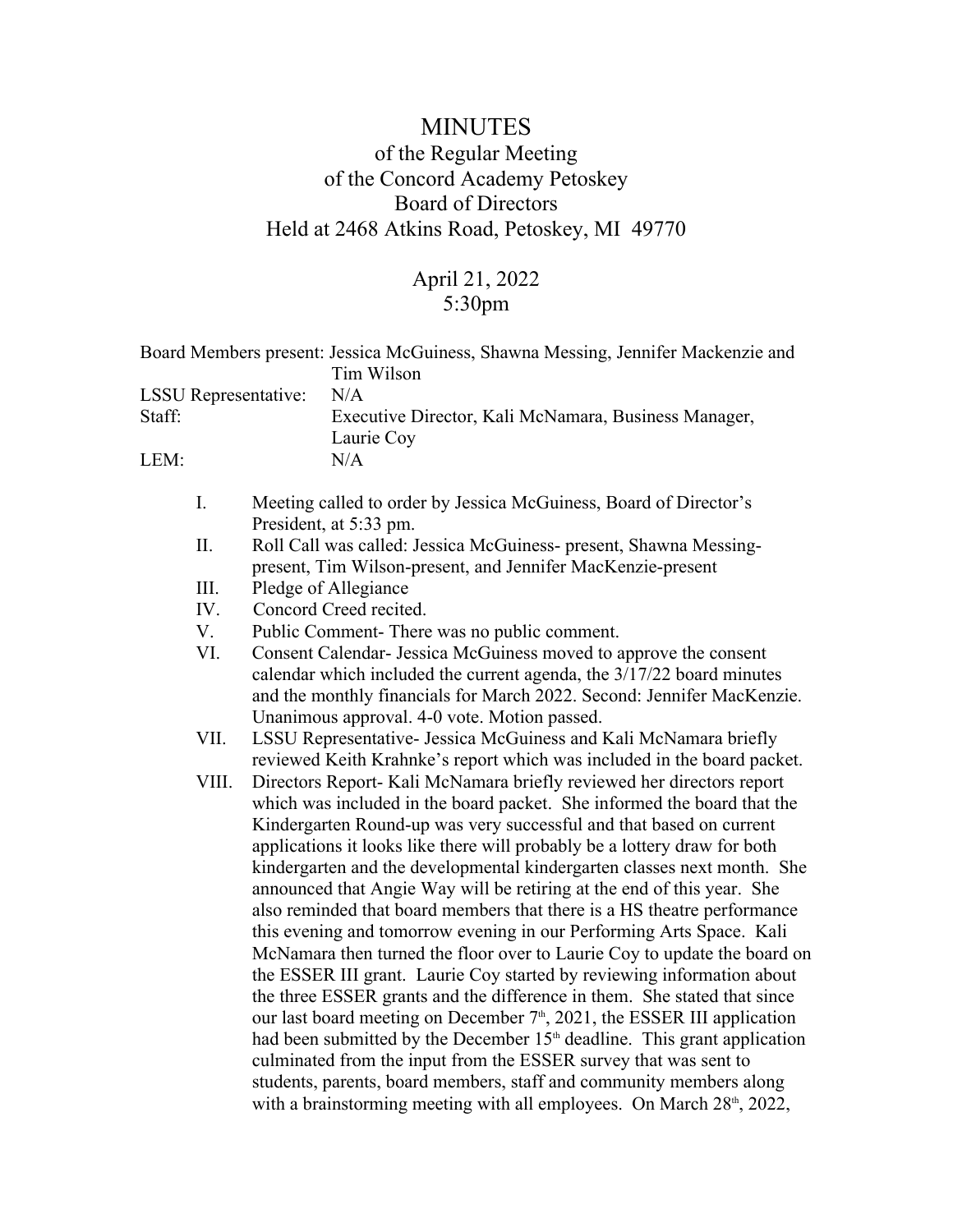we were approved for the initial amount of the ESSER III, \$253,204. The board was given a copy of the survey questions, the responses from the survey and the plan for use of the ESSER III funding. The plan also included the proposed use of the funding for the remaining amount of ESSER III funds. The plan and the survey results are posted on the website for public review. Laurie Coy stated that they would be keeping the board informed of the upcoming amendment and any other developments with this grant. The board discussed the use of these funds and had several questions for Kali McNamara and Laurie Coy as to allowable uses of funds and offered input of possible school needs that could be included.

- IX. Correspondence- Jessica McGuiness received an email from the Petoskey Field House in regard to renting the field next to their business which the school owns. Jessica McGuiness will be contacting them.
- X. Old Business- Future Board Member Nominees- The board discussed the need for another board member. They will be continuing their search for that individual.
- XI. New Business
	- a. ESP Evaluation- The board was reminded that they need to complete the ESP Evaluation which Kali McNamara emailed them last week. This survey needs to be completed by the next board meeting on May 19, 2022.
	- b. Board Self Evaluation- The board was reminded that they need to complete the Board Self Evaluation which Kali McNamara emailed them last week. This survey needs to be completed by the next board meeting on May 19, 2022.
	- c. Approval of Overnight Robotics trip- Spring 2022- Jessica McGuiness moved to approve the Overnight Robotics trip as presented. Second: Shawn Messing. Unanimous approval. 4-0 vote. Motion passed.
	- d. Approval of Stratford trip-Oct 2022- Jessica McGuiness moved to approve the Stratford trip as presented. Second: Shawna Messing. Unanimous approval. 4-0 vote. Motion passed.
	- e. Board Succession Plan- Jessica McGuiness stated that if she was unable to attend the meeting and since we have no vicepresident then the duty of running the meeting would fall to the board secretary. Jessica McGuiness also mentioned that upon the expiration of her term, she will not be reapplying for the board of directors.
- XII Public Comment- There was no public comment.
- XIII. Adjournment- Jessica McGuiness moved to adjourn. Second: Shawna Messing. Unanimous approval. 4-0 vote. Motion passed.

Meeting adjourned at 5:59 pm.